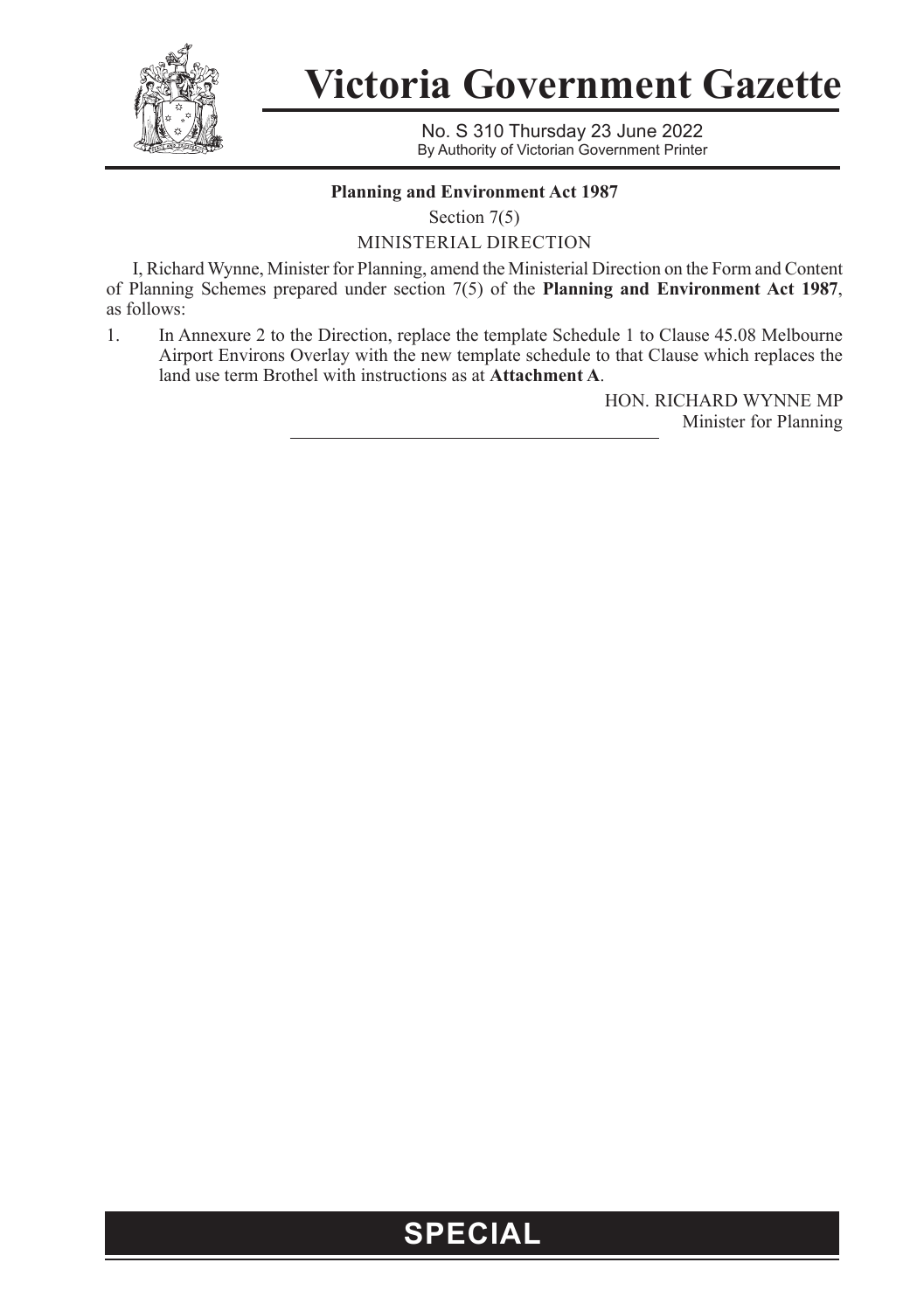# **Attachment A**

[INSERT PLANNING SCHEME NAME] PLANNING SCHEME

#### **SCHEDULE 1 TO CLAUSE 45.08 MELBOURNE AIRPORT ENVIRONS OVERLAY 07/08/2019**

Shown on the planning scheme map as **MAEO1**.

## **Purpose**

To identify areas that are or will be subject to high levels of aircraft noise based on the 25 Australian Noise Exposure Forecast (ANEF) contour and to restrict use and development to that which is appropriate to that level of exposure.

#### **1.0 Use of land**

#### **23/06/2022**

#### **Dwelling and Dependent person's unit**

A permit is required to use land for:

- Dwelling.
- Dependent person's unit.

Land must not be used for:

- More than one Dwelling on a lot.
- **More than one Dependent person's unit on a lot.**

#### **Other**

A permit is required to use land for:

- Art and craft centre.
- Bar.
- Insert "Brothel." If the schedule is included in a planning scheme before 1 December 2023.
- Cinema based entertainment facility.
- Crematorium.
- Display home centre.
- Funeral parlour.
- Home based business.
- Host farm.
- Hotel.
- Indoor recreation facility.
- Office.
- Place of assembly (other than Drive-in theatre).
- Research and development centre.
- Research centre.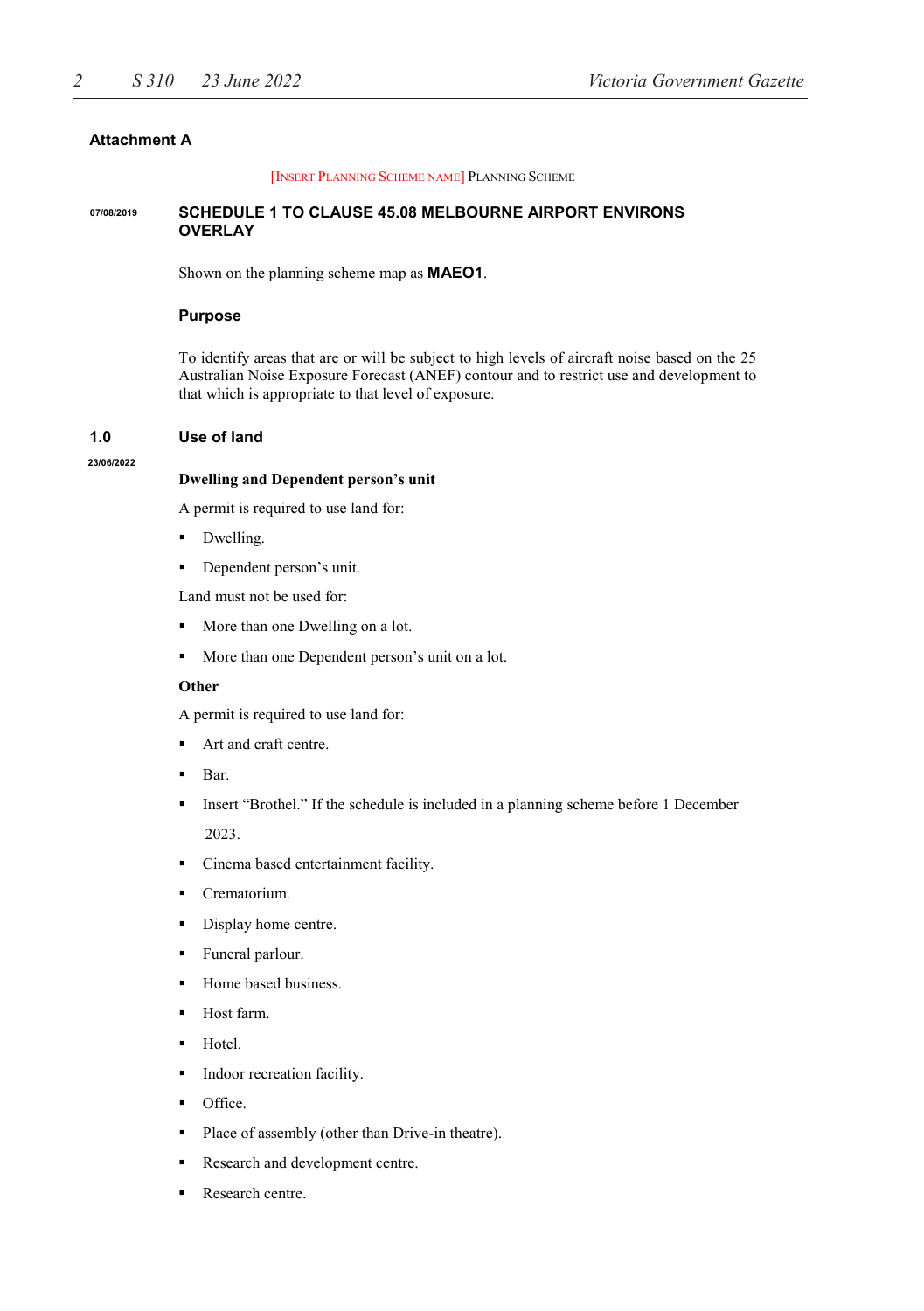- Residential hotel.
- Restricted recreation facility.
- Retail premises.
- Veterinary centre.

Land must not be used for:

- Accommodation (other than, Dwelling, Dependent person's unit, Host farm and Residential hotel).
- Drive-in theatre.
- Education centre.
- Hospital.

# **2.0 Buildings and works**

**25/10/2021**

A permit is required to construct a building or construct or carry out works for a use in Sub-Section 1.0.

A permit is not required for:

- An open sided carport, verandah, pergola or other open sided structure.
- A non-habitable room or outbuilding.
- A swimming pool or tennis court.
- An alteration or extension to a dwelling which existed as at [insert date] provided the extension is less than 50 per cent of the floor area of the dwelling at that date. This exemption does not apply to a dwelling which was constructed between [insert date] and [insert date] on land that was subject to this overlay during this period.

# **3.0 Subdivision**

**07/08/2019**

Any subdivision of land which would increase the number of dwellings which the land could be used for is prohibited. This does not apply to the subdivision of land to create a lot for a dwelling in respect of which a permit has been granted.